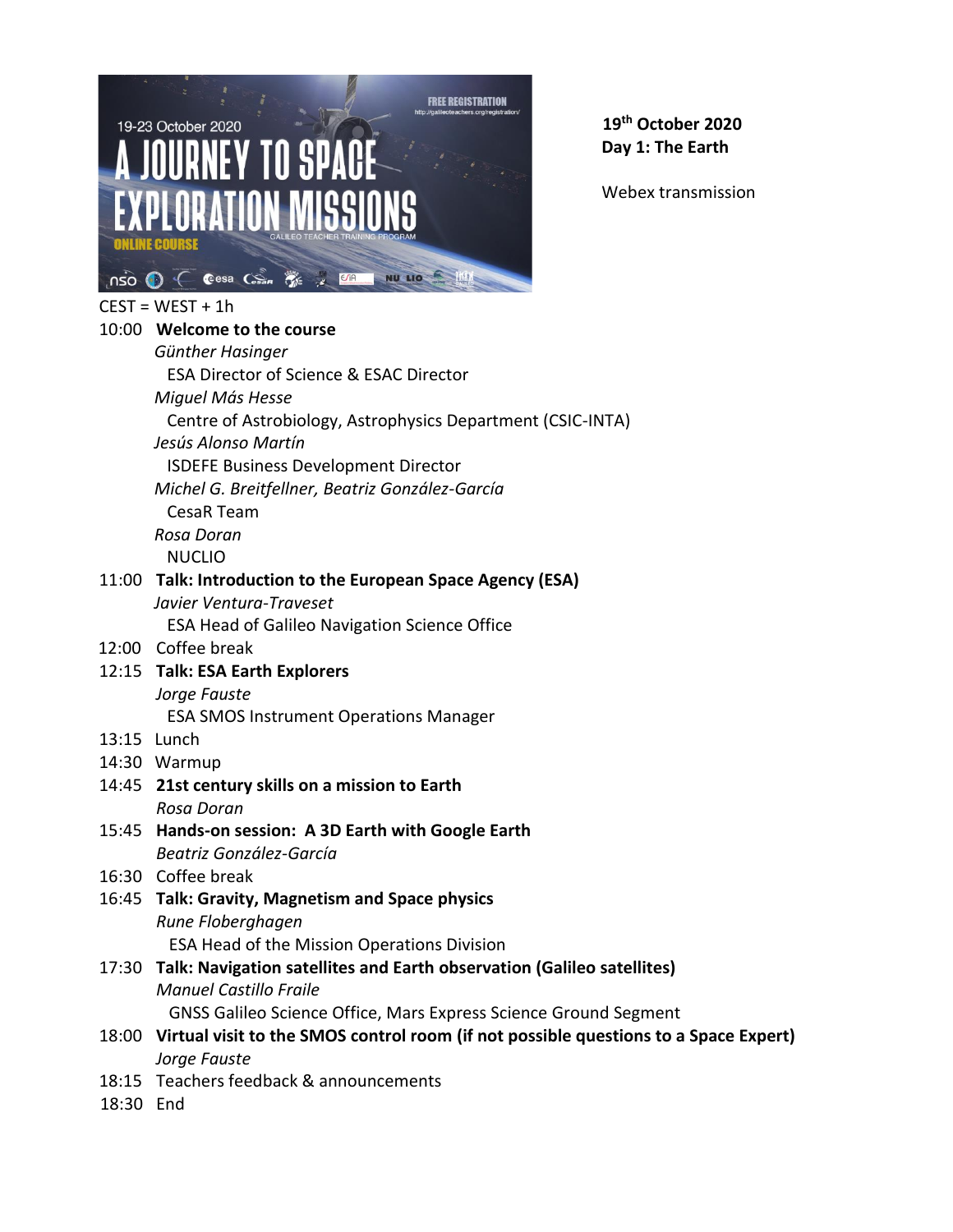

**20th October 2020 Day 2: Mars**

Webex transmission

## $CEST = WEST + 1h$

| 10:00 Talk: Mars Missions                                                  |
|----------------------------------------------------------------------------|
| Alejandro Cardesín                                                         |
| Mars Express Science Ground Segment Manager                                |
| Science Operations Coordination with ExoMars                               |
| 11:00 Hands-on session: Mars Seasons                                       |
| Beatriz González-García                                                    |
| 12:00 Coffee break                                                         |
| 12:15 Hands-on session: Craters in the Classroom & DNA Activity            |
| Sandra Benitez Herrera                                                     |
| Instituto Astrofísica de Canarias (IAC) communicator, CosmoLAB coordinator |
| 13:15 Lunch                                                                |
| 14:30 Warmup                                                               |
| 14:45 Hands-on: Image processing with SalsaJ                               |
| Rosa Doran                                                                 |
| 15:45 Hands-on session - Mars Express Visual Monitoring Camera             |
| Jorge Hernández Bernal                                                     |

University of the Basque Country

- 16:45 Coffee break
- 17:00 **Hands-on session: Mission to Mars** *Beatriz González-García*
- 18:00 **Virtual visit to the Mars room (if not possible questions to a Space Expert)** *Michel G. Breitfellner* CesaR Coordinator, Mars Express Science Operations Engineer
- 18:15 Teachers feedback & announcements
- 18:30 End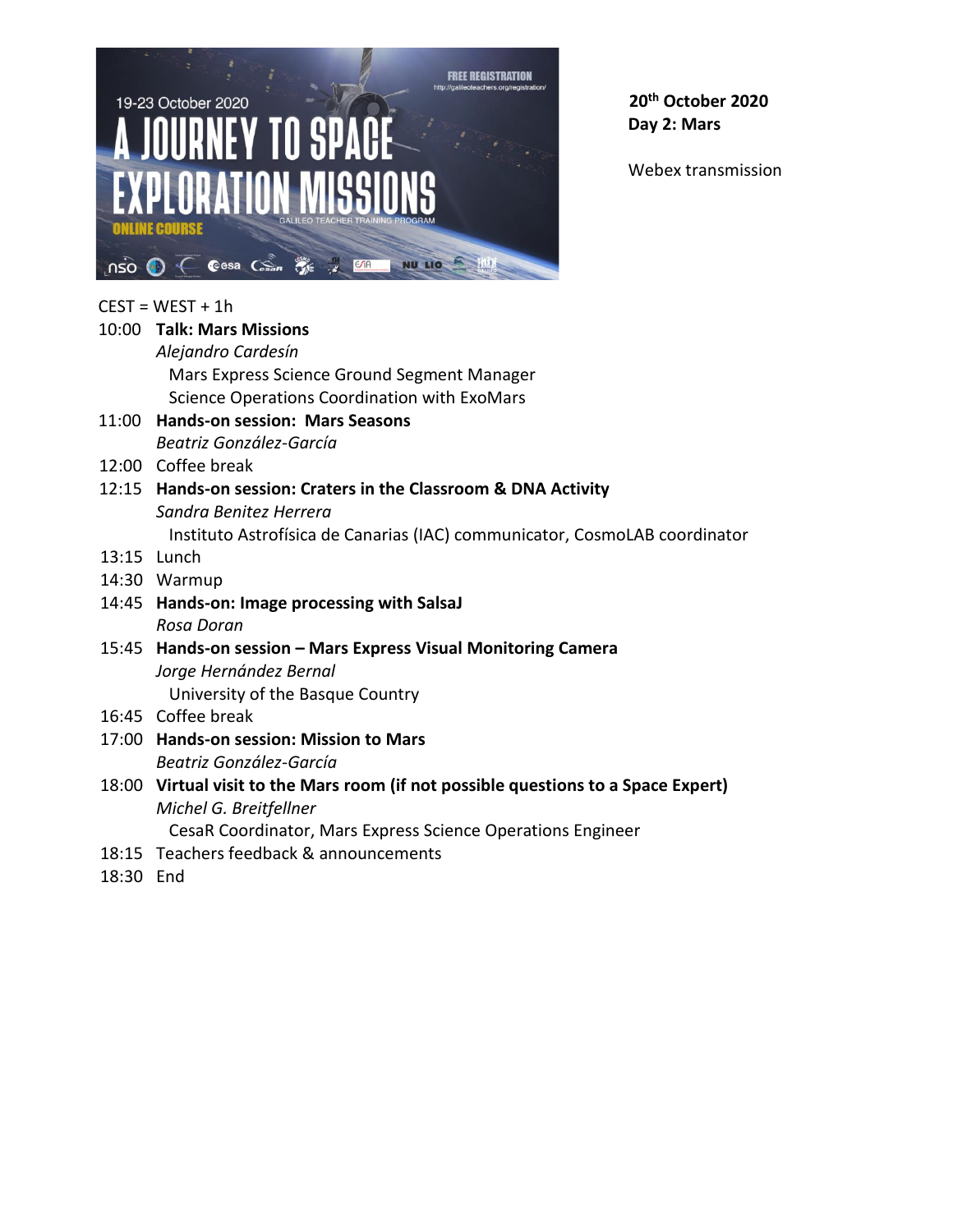

**21st October 2020 Day 3: The Sun**

 $CEST = WEST + 1h$ 

- 10:00 **Talk: Getting to know our star: more than 50 years of solar observations from space** *Anik de Groof* ESA Solar Orbiter Instrument Operations Scientist 11:00 **Talk: Introduction to Stellarium** *Rosa Doran* 11:30 **Hands-on session: Play with Stellarium** *Rosa Doran, Fraser Lewis, Beatriz González-García, Michel G. Breitfellner* 12:00 Coffee break 12:15 **Hands-on session: You are Galileo (with Stellarium)** *Rosa Doran* 13:15 Lunch 14:30 Warmup 14:45 **Hands-on session: Eclipses & transits (with SalsaJ)** *Rosa Doran, Manuel Castillo Fraile* 15:45 **Virtual visit to the CesaR ESAC observatories (if not possible questions to a Space Expert)** *Michel G. Breitfellner*  16:00 **CesaR Space Science Experience on-line** *Beatriz González-García*
- 16:45 Coffee break
- 17:00 **Hands-on session: Differential Sun rotation & Coronal Mass Ejection** *Beatriz González-García*
- 18:15 Teachers feedback & announcements
- 18:30 End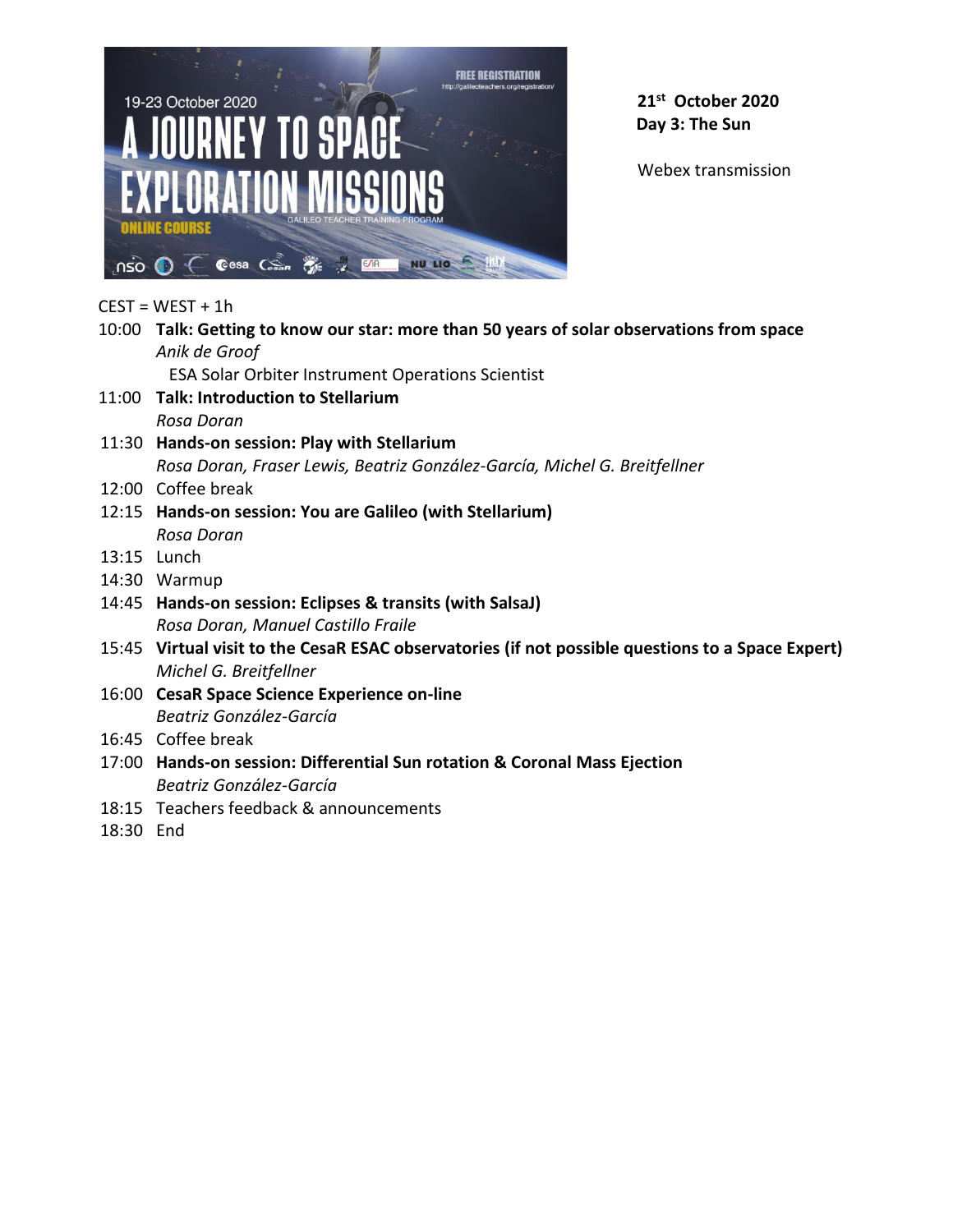

**22nd October 2020 Day 4: Cosmic Vision**

Webex transmission

## $CEST = WEST + 1h$

- 10:00 **Talk: ESA Science Missions** *Markus Kissler-Patig* ESA Head of the Science and Operations Department 11:00 **Hands-on session: The mysteries of the Universe with ESAsky** *Beatriz González-García* 12:00 Coffee break
- 12:15 **Talk: Robotic Astronomy with the Faulkes Telescope Project and National Schools' Observatory** *Fraser Lewis*

Faulkes Telescope Project & National Schools' Observatory

- 13:15 Lunch
- 14:30 Warmup
- 14:45 **Talk: Explore the Universe with PETeR** *Nayra Rodríguez Eugenio* Instituto Astrofísica de Canarias (IAC) communicator, PETeR coordinator
- 15:45 **Hands-on session: Supernovae with robotic telescopes 1** *Nayra Rodríguez Eugenio & Fraser Lewis*
- 16:45 Coffee break
- 17:00 **Hands-on session: Supernovae with robotic telescopes 2** *Fraser Lewis & Nayra Rodríguez Eugenio*
- 18:00 **Virtual visit to the XMM-Newton control room (if not possible questions to a Space Expert)** *Maria Santos-Lleo, Beatriz González-García*
- 18:15 Teachers feedback & announcements
- 18:30 End